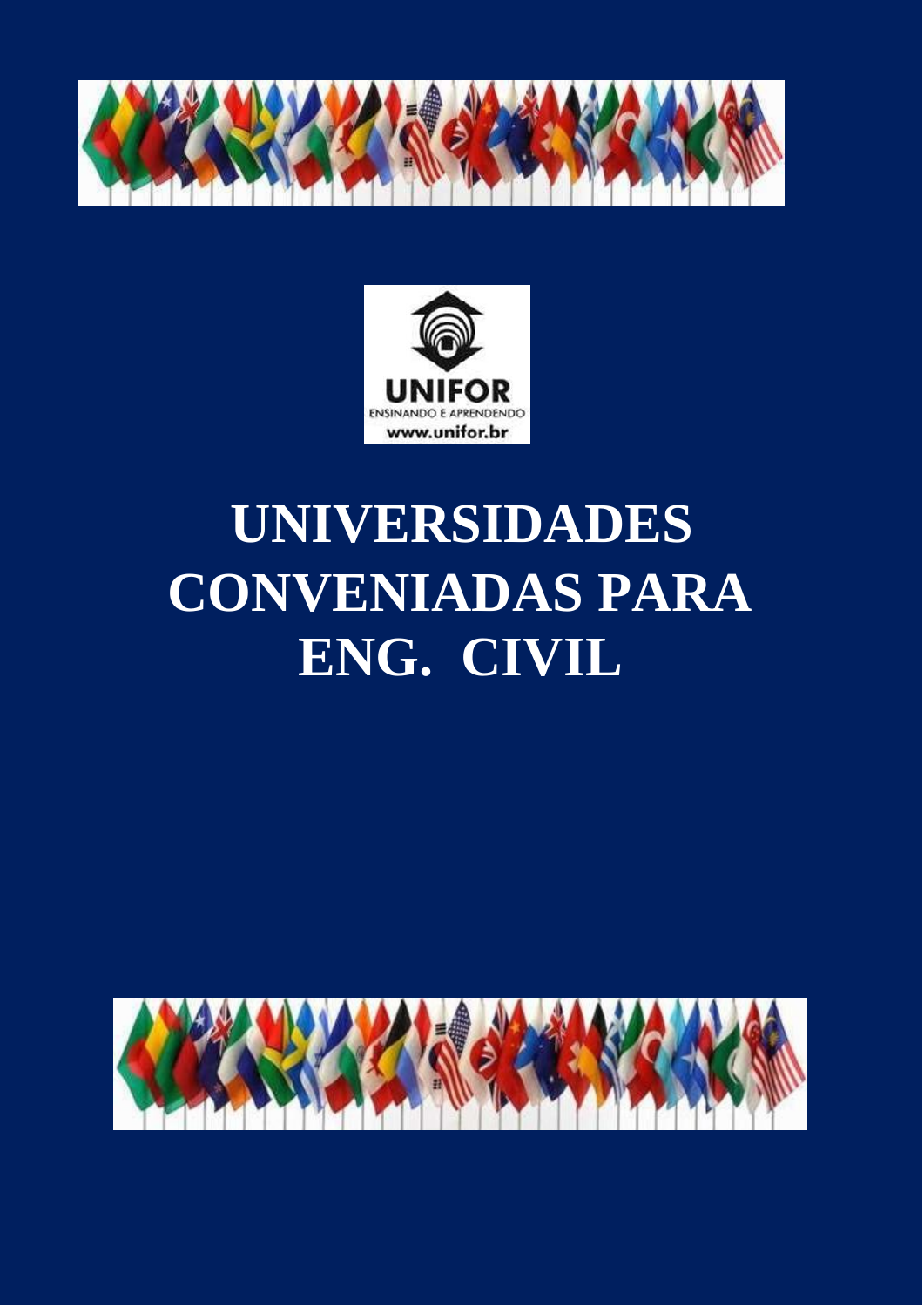### **ALEMANHA:**

[BERLIN SCHOOL OF ECONOMICS AND LAW](https://www.hwr-berlin.de/en/study/degree-programmes/detail/59-bauingenieurwesen/)

[DEGGENDORF INSTITUTE OF TECHNOLOGY](https://www.th-deg.de/en/biw-en/courses/biw-b-en)

[KARLSRUHE UNIVERSITY OF APPLIED SCIENCES](https://www.hs-karlsruhe.de/en/faculties/architecture-civil-engineering/bachelor/)

[TECHNICAL UNIVERSITY OF COLOGNE](hhttps://www.th-koeln.de/en/academics/civil-engineering-bachelors-program_7272.php)

#### **ARGENTINA:**

[UNIVERSIDAD NACIONAL DE CUYO](http://www.uncuyo.edu.ar/estudios/carrera/ingenieria-civil) 

[UNIVERSIDAD TECONLÓGICA NACIONAL](https://www.utn.edu.ar/es/estudiar-utn?tipo_busqueda=carreras&id_tipos_carreras=1)

# **BOLÍVIA:**

[UNIVERSIDAD PRIVADA DE SANTA CRUZ LA SIERRA](https://www.upsa.edu.bo/es/carreras-facultad-de-ingenieria/ingenieria-civil)

## **CANADÁ:**

[UNIVERSITÉ DE SHERBROOKE](https://www.usherbrooke.ca/admission/programme/213/baccalaureat-en-genie-civil/) \*\*\*

[UNIVERSITÉ CONCORDIA](https://www.concordia.ca/academics/undergraduate/civil-engineering.html)

[UNIVERSITÉ LAVAL](https://www.ulaval.ca/les-etudes/programmes/repertoire/details/baccalaureat-en-genie-civil-b-ing.html) \*\*\*

#### **CHILE:**

[UNIVERSIDADE MAYOR](https://www.umayor.cl/um/carreras/construccion-civil-santiago/10000)

**CHINA:** [XIAMEN UNIVRSITY](http://archt.xmu.edu.cn/en/newsdetail.aspx?id=644)

#### **COLOMBIA:**

[UNIVERSIDAD DE IBAGUÉ](http://civil.unibague.edu.co/)

[UNIVERSIDAD DE LA SALLE](https://www.lasalle.edu.co/ingenieria-civil)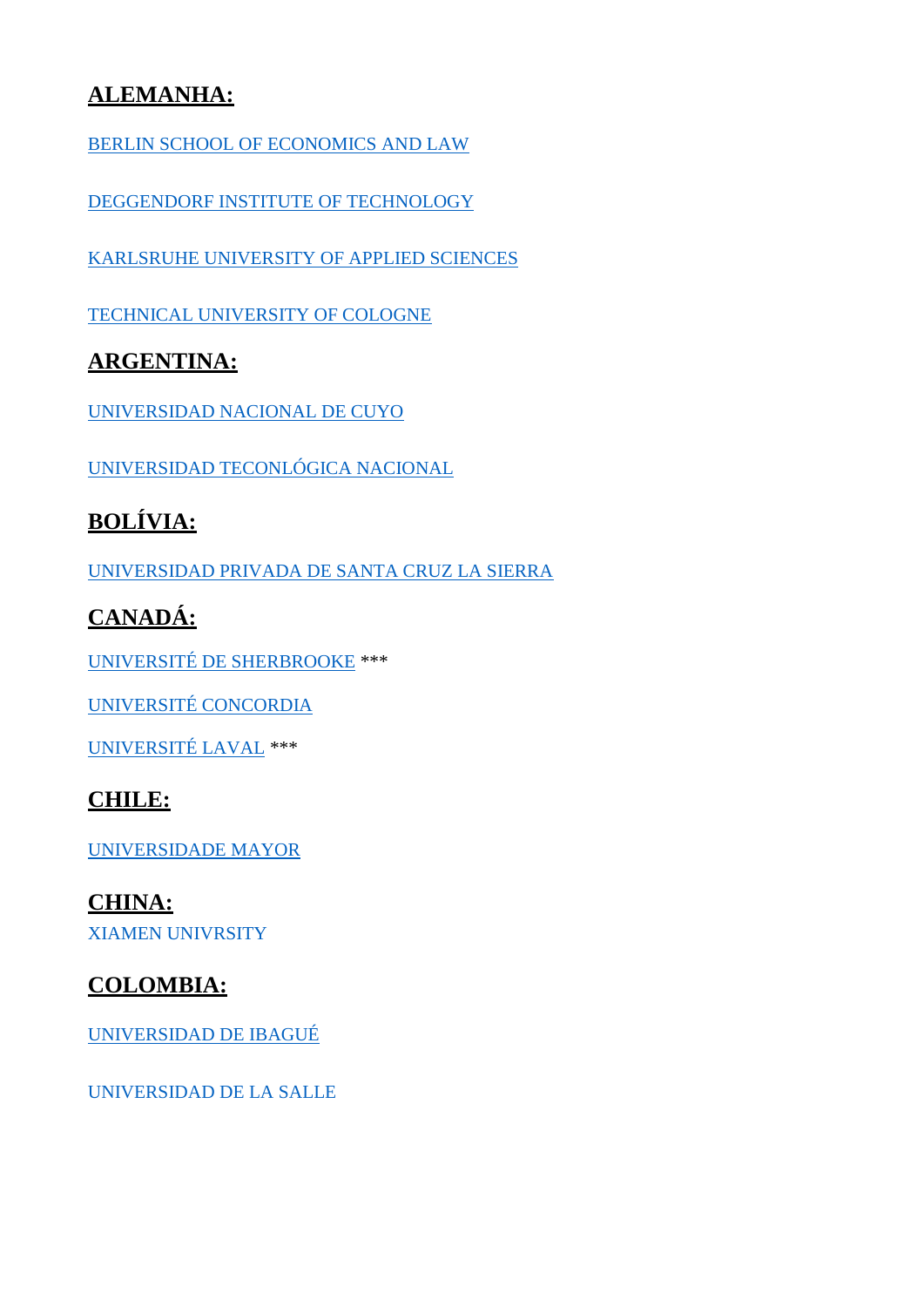# **CORÉIA DO SUL:**

#### [INHA UNIVERSITY](http://www.inha.ac.kr/cop/search/introList.do?siteId=eng&deptCode=1017&majorCodeH=516&majorCodeS=0966&codeS=0183&id=eng_030102100000)

#### **ESPANHA:**

[UNIVERSIDAD DE SANTIAGO DE COMPOSTELA](http://www.usc.es/graos/es/grados/ingenieria-arquitectura/ingenieria-civil)

[UNIVERSIDAD DE SALAMANCA](https://www.usal.es/grado-en-ingenieria-civil-mencion-en-construcciones-civiles-eps-de-zamora)

[UNIVERSIDAD DE OVIEDO](http://www.uniovi.es/estudios/grados/-/asset_publisher/X5CYKURHdF1e/content/grado-en-ingenieria-civil-2014?redirect=%2Festudios%2Fgrados)

[UNIVERSIDAD DE LAS PALMAS DE GRAN CANARIA](https://www2.ulpgc.es/index.php?pagina=plan_estudio&ver=wpe002&codTitulacion=4019&tipotitulacion=G)

## **FRANÇA:**

[ÉCOLE DES MINES D'ALBI](https://www.imt-mines-albi.fr/fr/ingenieur-generaliste)

#### **HOLANDA:**

[ROTTERDAM UNIVERSITY OF APPLIED SCIENCES](https://www.rotterdamuas.com/programmes/exchange/) 

# **ITÁLIA:**

[UNIVERSITÀ DEGLI STUDI DI PARMA](https://en.unipr.it/ugov/degree/5030)

[UNIVERSITÀ DEGLI DI MESSINA](https://www.unime.it/it/cds/ingegneria-civile-e-dei-sistemi-edilizi)

# **MÉXICO:**

[UNIVERSIDAD ANÁHUAC](https://www.anahuac.mx/ingenieria-civil)

[UNIVERSIDAD DE LAS AMÉRICAS PUEBLA](https://www.udlap.mx/web/)

#### **PERU:**

[UNIVERSIDAD CATOLICA SANTO TORIBIO DE MOGROVEJO](http://www.usat.edu.pe/facultad-de-ingenieria/ingenieria-civil-ambiental/)

[UNIVERSIDAD NACIONAL MAYOR SAN MARCOS UNMSM](http://figmmg.edu.pe/escuelas/eap-ingenieria-civil/)

#### **PORTUGAL:**

[UNIVERSIDADE DO PORTO](https://sigarra.up.pt/feup/pt/cur_geral.cur_view?pv_origem=CAND&pv_curso_id=740)

[UNIVERSIDADE FERNANDO](https://www.ufp.pt/inicio/estudar-e-investigar/licenciaturas/engenharia-civil/) PESSOA